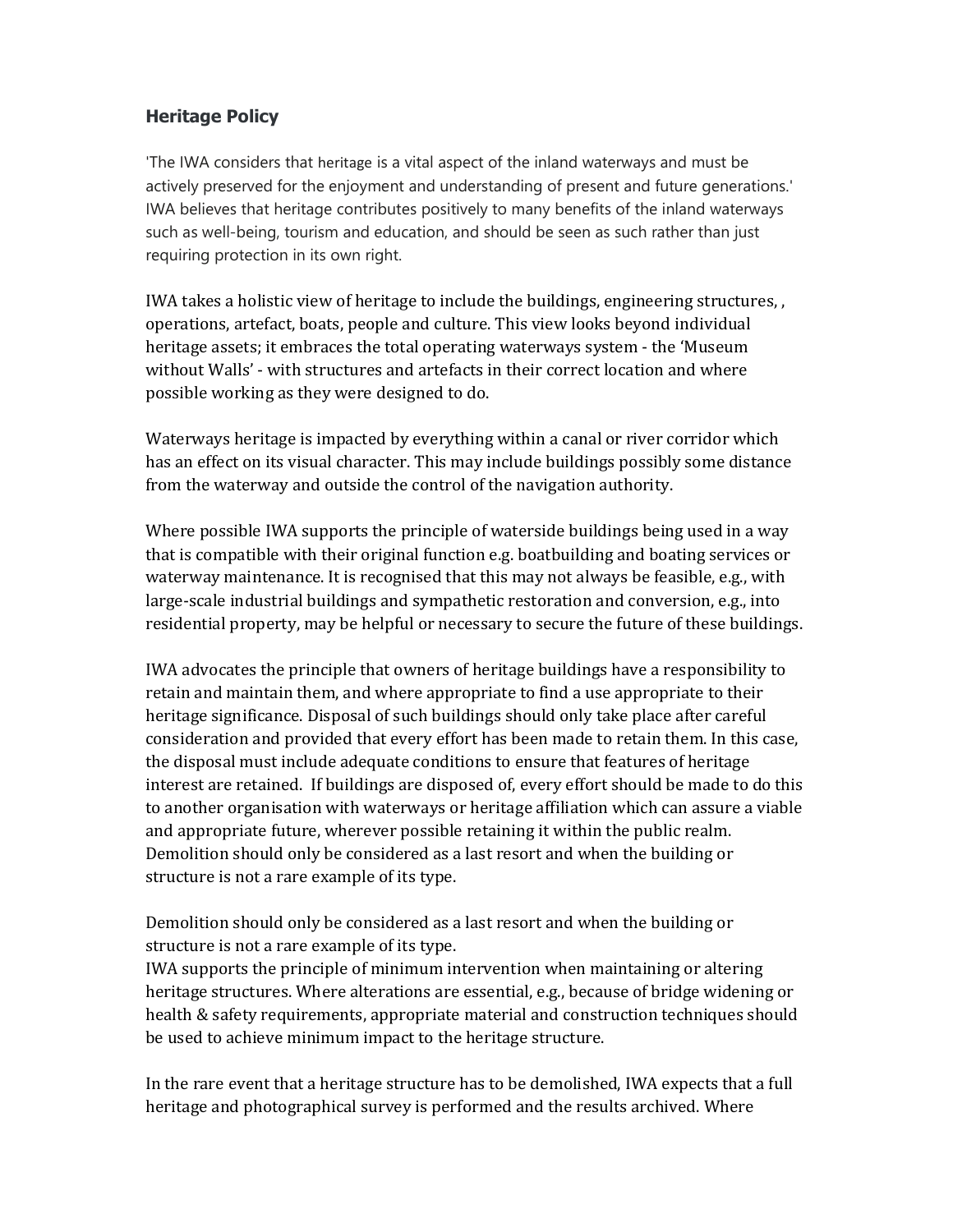possible any artefacts associated with the demolition should be conserved in an appropriate location.

The IWA policy for protecting waterways heritage does not preclude the addition of new buildings and structures provided that they are well designed and of a scale and materials that relate to their surroundings and are not detrimental to adjacent heritage structures. Some will become the heritage of tomorrow.

IWA will encourage Local Planning Authorities to reject planning applications for new waterside developments which have a detrimental impact on the heritage or on its existing setting. Where possible new developments should include the sympathetic reuse and restoration of heritage assets.

IWA supports listing and local listing as the means of ensuring the retention of significant buildings and structures. However, listing protection only applies within a precisely defined boundary and may omit other features which impact on the total waterway context.

IWA recognises that listing places significant obligations on the building owner provided that these are enforced by the local authority. It may also restrict the development of options which would ensure the future viability of the asset.

The designation of Conservation Areas is supported by IWA as the preferred option for protecting everything within a wider waterways corridor. This is clearly covered by one of the designated categories of areas, which can be subject to conservation status -

#### Historic transport links and their environs, such as canals

IWA supports and will campaign for the designation of further waterways corridors as conservation areas.

IWA encourages Local Authorities to designate conservation areas covering the whole entity of related waterways assets, for example a lock flight or a complex of canal basins and warehouses or preferably the entire waterway within the LA area.

IWA is concerned at the current lack of monitoring and enforcement of development within conservation areas and will continue to bring these to the attention of Local Authorities.

IWA supports commercial carrying as an integral part of the heritage of the waterways. In order to allow commercial craft to continue operating, wharves and associated buildings and equipment should be retained wherever possible.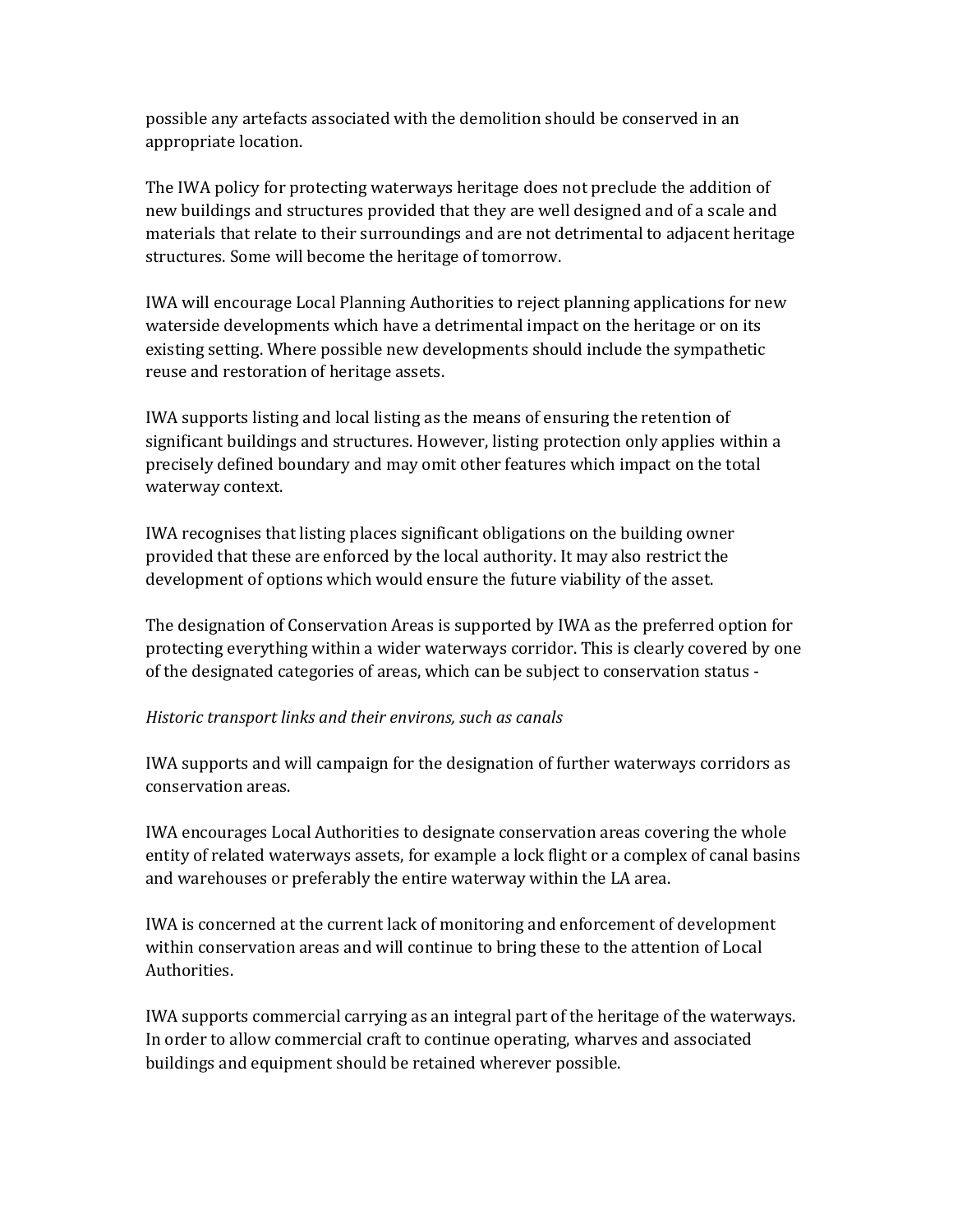IWA recognises the importance of historic boats and the crafts associated with them as part of the holistic heritage of the inland waterways and in interpreting its commercial history. IWA will support the good maintenance and, where possible, the active navigation of historic boats, particularly when they are unique examples of their type.

IWA supports the continuation of heritage skills associated with the inland waterways and the need to maintain these through training schemes and the vitality of traditional boatyards and maintenance yards.

IWA recognises the need to protect heritage structures on waterways which are currently not navigable. Where the navigation is under restoration, IWA will encourage the organisation responsible to identify all its heritage assets at an early stage and seek to conserve them until full restoration takes place. Where significant waterways structures are not part of a restoration scheme, IWA will consider other means of protecting them.

### Briefing Notes

#### IWA Policy

Building works on heritage structures are covered under IWA Policy:

'Standards for Construction, Restoration and Maintenance of Inland Waterways' copied here for convenience -

8. Heritage Structures Wherever practical heritage structures should be restored with similar materials and building methods as originally constructed, as long as it can meet the current needs for the use of the structure. Lock gates and lock gear should also be restored using designs that were contemporary with the waterway's construction or were known to have been used at some time during the life of the waterway. However, the heritage value and appropriateness of restoring to the original design should be assessed on a case-by-case basis.

#### Listing

If a building is considered by the Secretary of State (for Culture, Media and Sport) to be of special architectural or historic interest it will be included in a list of such buildings.

The designation regime is set out in the Planning (Listed Buildings and Conservation Areas) Act 1990. For England, the list is maintained by Historic England (the regulatory body previously part of English Heritage) and is available online through the National Heritage List for England<sub><sup>1</sub></sup>. Applications for new entries and to remove or amend an</sub> existing entry are made to Historic England. It will investigate the merits of the application and make a recommendation to the Secretary of State (for Culture, Media and Sport) who will make the decision. A parallel system applies in Wales administered by Cadw on behalf of the Welsh Government and details of sites are available on the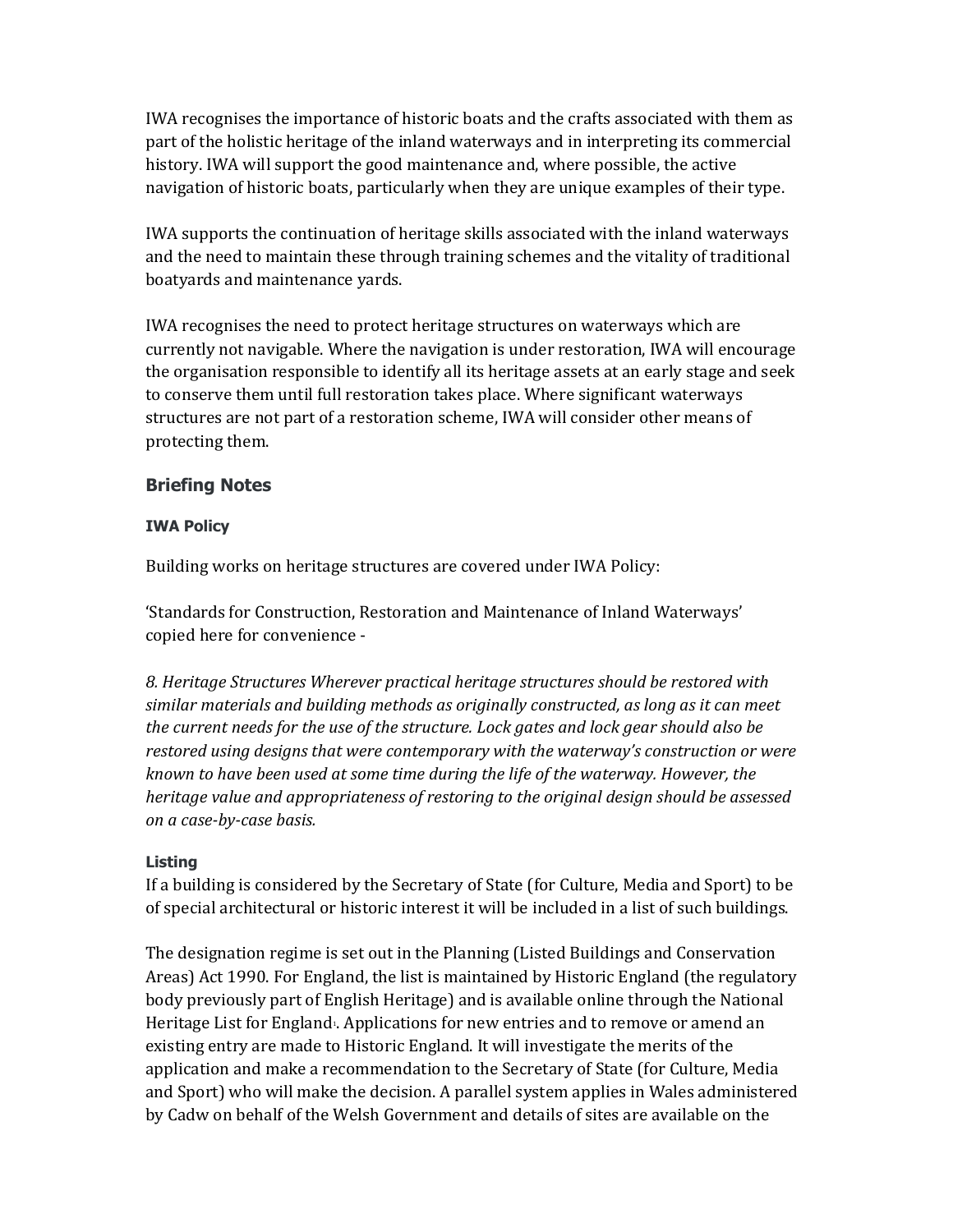Historic Wales Portal: A similar system applies in Scotland and site details are available through the Historic Environment Scotland Data Services<sup>3</sup>.

Criteria for the designation of different types of heritage assets - buildings, archaeological sites, designed landscapes, battlefields, and ships and boats - are included within separate pieces of legislation.

Slightly greater details on the criteria for listing buildings and scheduling archaeological sites are set out in:

Principles of Selection for Listing Buildings and Scheduled Monuments Policy Statement produced by the Department for Culture Media and Sport (DCMS).

Categories of listed buildings4:

- Grade I buildings are of exceptional interest, sometimes considered to be internationally important; only 2.5% of listed buildings are Grade I;
- Grade II\* buildings are particularly important buildings of more than special interest; 5.5% of listed buildings are Grade II\*;
- Grade II buildings are nationally important and of special interest; 92% of all listed buildings are in this class and it is the most likely grade of listing for a waterway building, lock, bridge or other structure.

Listing for example of locks puts a considerable burden on navigation authorities in obtaining permission to carry out standard maintenance. Currently (December 2014)

The Canal & River Trust has agreed a methodology with Historic England for routine repair and maintenance work to listed waterway structures, and the Government has recently (May 2019) decided to implement a CRT listed building consent order as soon as parliamentary time allows.

#### Scheduled Monuments

Some waterways structures are scheduled monuments. Examples include Pontcysyllte Aqueduct, Junction Bridge Great Haywood and Engine Arm Aqueduct, Smethwick.

A Schedule has been kept since 1913 of monuments considered to be of national importance by the government, although heritage protection of archaeological sites started as far back as 1882. The current legislation, the Ancient Monuments and Archaeological Areas Act 1979, supports a formal system of Scheduled Monument Consent for any work to a designated monument. The 1979 Act also applies in Wales and Scotland, where parallel systems are administered by Cadw and Historic Environment Scotland respectively.

Scheduling is the only legal protection specifically for archaeological sites.